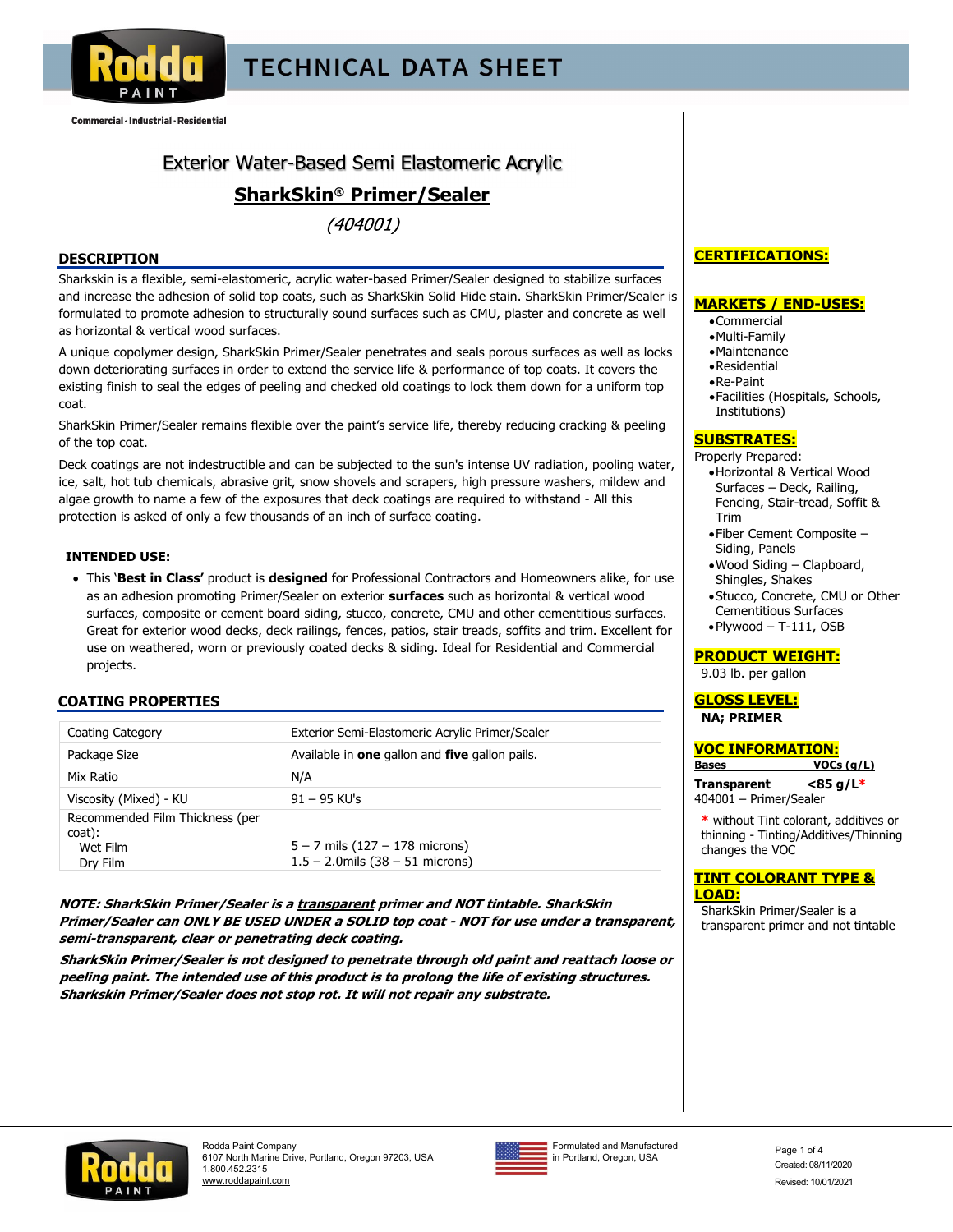

#### Commercial · Industrial · Residential

#### **COVERAGE INFORMATION**

| Volume Solids             | 29%                                                                                                                                                                                                                                         |
|---------------------------|---------------------------------------------------------------------------------------------------------------------------------------------------------------------------------------------------------------------------------------------|
| Weight Solids             | 35%                                                                                                                                                                                                                                         |
| Finish:<br>Gloss<br>Sheen | $NA$ @ $60^{\circ}$<br>NA @ 85°                                                                                                                                                                                                             |
| Applied Coverage          | 230 - 310 Sq. ft. /gal<br><b>Note:</b> Actual coverage may vary depending on substrate, application<br>methods and specified wet and dry film thickness<br>Please contact your Sales Representative for specific project<br>recommendations |
| Shelf Life                | <b>Maximum Shelf Life</b> of 3 Years when stored in unopened container                                                                                                                                                                      |
| Storage Temperature       | Store indoors at 40F-90F. Keep from Freezing                                                                                                                                                                                                |

#### **APPLICATION PARAMETERS**

| <b>Relative Humidity</b><br>Restrictions                                             | <b>Do not exceed</b> 80% during application or curing phase                                                                                                                                                                                                                                                                                                                       |
|--------------------------------------------------------------------------------------|-----------------------------------------------------------------------------------------------------------------------------------------------------------------------------------------------------------------------------------------------------------------------------------------------------------------------------------------------------------------------------------|
| Minimum Application<br>Temperature                                                   | 50F (substrate)                                                                                                                                                                                                                                                                                                                                                                   |
| Maximum Application<br>Temperature                                                   | 95F (substrate)                                                                                                                                                                                                                                                                                                                                                                   |
| Application & Curing<br>Information<br>Dry to <b>Touch:</b><br>Dry to <b>Recoat:</b> | At 77F and 50% Relative Humidity:<br>15 minutes; Will remain tacky until over coated and will be<br>susceptible to dirt<br>pick-up prior to top-coating<br>1-2 hours<br><b>Note:</b> Film thickness, temperature, humidity and air movement<br>will affect dry/cure times                                                                                                         |
| <b>Technical Notes</b>                                                               | • Not Recommended for application when the relative humidity<br>is above 90% or when surface will be subjected to temperature<br>$<$ 50 $F$<br>• Superior performance will result from proper preparation - see<br>Surface Preparation section and Important Tips section<br>• FOR EXTERIOR USE. Not Recommended For Driveways,<br>Garages or other areas with vehicular traffic. |

#### **COATING RECOMMENDATION:**

- Apply only at recommended coverage rates per coat.
- Coverage will be less on more porous or textured surfaces.

**. DO NOT** overbuild this product. **NOTE:** Air, surface and product temperature must be between 50F-95F during application and drying.

#### **MIXING:**

Stir thoroughly to a uniform consistency before and during use.

#### **THINNING/REDUCERS:**

- Ideally do not thin
- In dry, hot environments, it may be necessary to add clean potable tap water to improve performance/ workability for spray use – can be thinned sparingly with clean/potable tap water for spraying purposes
- Use **least** amount of reducer to provide desired workability **NOTE**: Excessive reduction with water will affect the priming/sealing abilities of this product

#### **APPLICATOR INFORMATION:**

**BRUSH:** Use a premium quality, synthetic bristle brush **ROLLER COVER:** Use a 3/8" - 3/4" nap synthetic cover depending on the degree of texture of surface to be painted

### **AIRLESS SPRAY:**

Pressure 2,000 psi Tip: .013 to .015 Back roll with spray application

#### **CLEANING:**

- Immediately wipe up any drips or spatters with a damp cloth
- Clean application tools immediately after use with warm soapy water and rinse thoroughly
- If pausing for a break, wrap wet applicator in plastic wrap or seal in a poly bag
- To prevent rusting of spray equipment – flush with a compliant cleanup solvent after cleaning with water

**NOTE:** Make sure to follow the manufacturer's safety recommendations when using solvents

- For best results, clean up before the product dries.
- Make sure to properly dispose of empty container/s and protect any unused product from freezing.





Formulated and Manufactured Formulated and Manufactured<br>in Portland, Oregon, USA Page 2 of 4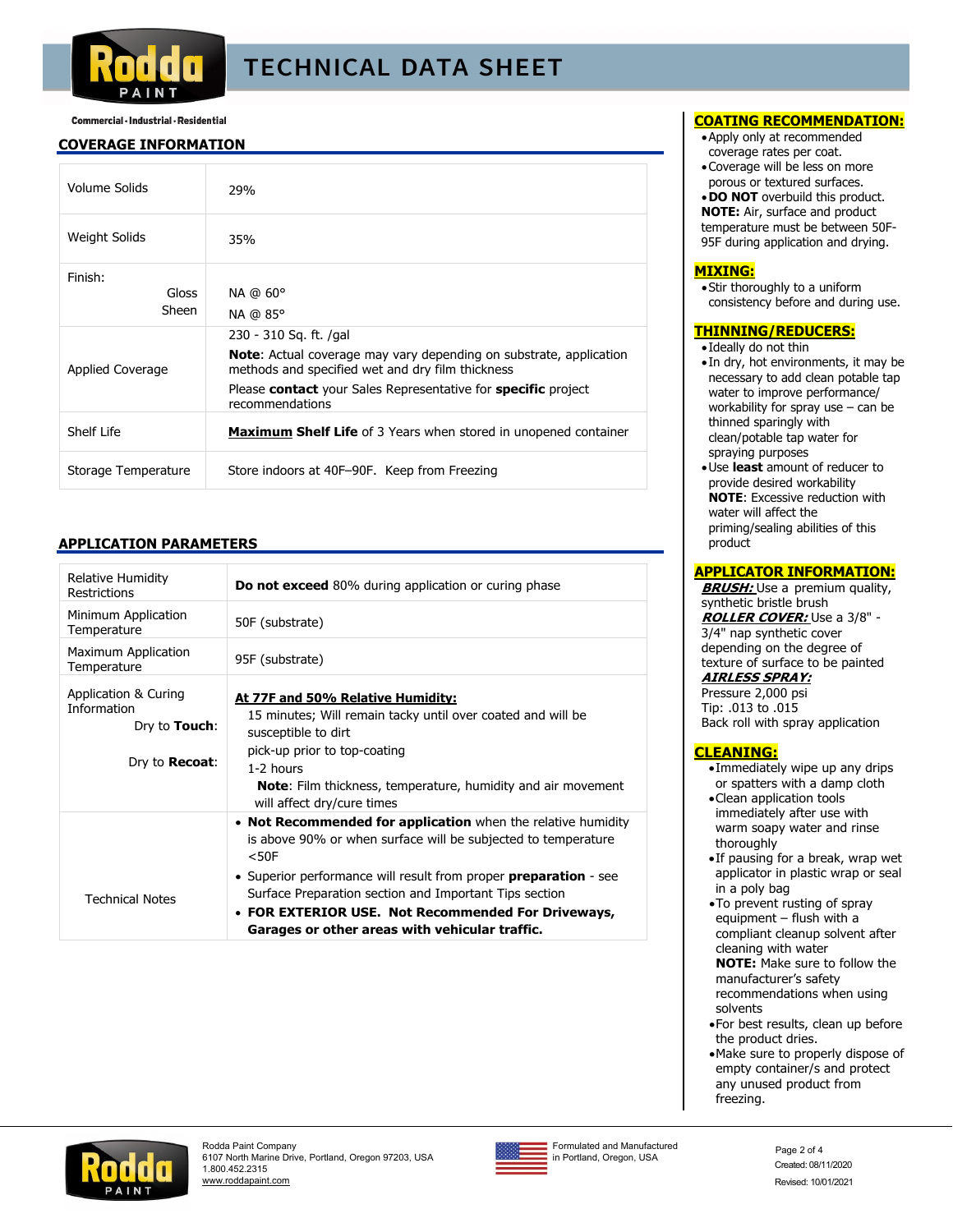

Commercial · Industrial · Residential

#### **SUBSTRATES AND SURFACE PREPARATION**

**SURFACE PREPARATION IS IMPORTANT** - All surfaces must be of uniform porosity, clean, dry and free of mildew, grease, chalk, soap film, sanding dust or other contaminants

- Remove all loose or peeling material from previously painted surfaces
- Ensure all substrates to be coated are free of Mildew, Mold, Algae or other biological contaminates.
- Wash with 80317 SharkSkin Wood Cleaner & Brightener to thoroughly clean the surface Follow label instructions for use - Protect plants and water sources. Avoid contact with Glass and decorative metal
	- Apply the solution, scrub the mildewed area, allow solution to remain wet on the surface for 20 minutes, rinse thoroughly and allow to dry
- Repair all surface imperfections, cracks, holes and voids with appropriate patching compound or elastomeric caulk/sealant
- All surfaces, should be scuff sanded using appropriate 80-120 grit sandpaper on a hand-sander
- Remove all sanding dust and debris prior to painting
- Do not apply at ambient/substrate temperatures below 50F
- Surface must be dry prior to application of SharkSkin Primer

 Apply a test patch of paint to questionable areas to check for adhesion prior to painting **NOTE: PREPARATION is key for proper adhesion of SharkSkin Primer/Sealer - FAILURE TO FOLLOW preparation guidelines as listed in this technical data sheet/the can label will result in poor adhesion of top coat as well as possible coating failure**

#### **EXISTING DECKS/PREVIOUSLY PAINTED OR STAINED WOOD:**

- Existing decks/previously painted or stained wood must be thoroughly cleaned prior to repainting
- Mildew and algae must be cleaned and neutralized using 80317 SharkSkin Wood Cleaner & Brightener to thoroughly clean the surface (Follow label instructions for use) - This solution must remain wet in contact with the mildew or algae for at least 20 minutes then rinsed
- For decks or surfaces showing more extensive damage that require stripping to bare wood use 80318 SharkSkin Deck Stripper (follow label instructions) to remove old and failing coating and to expose a fresh sound surface
- Loose or popping nail heads should be pulled and replaced with a galvanized nail of a larger size Ensure all nail/screw heads are properly countersunk to avoid any tripping hazards
- Fill all nail heads with a suitable exterior filler and all cracks, checks in the deck boards or other gaps where moisture could penetrate into the lumber should be filled with a caulking material
- Surface must be dry prior to application of SharkSkin Primer

#### **PREVIOUSLY SEALED WOOD:**

Sealed wood surfaces need to weather at least 6 months before application

- Clean the surface using a deck brush with 80317 SharkSkin Wood Cleaner & Brightener Any loose paint/stain needs to be scraped & removed and the surface must be clean and free of dirt, grease, mildew and organic growth
- Conduct a splash test by sprinkling water on multiple areas Surface is ready to coat, IF the water absorbs rapidly into the wood; Surface is not ready to coat IF the water beads/puddles/is not absorbed and requires more surface preparation
	- Continue the process until water absorbs into the wood in the multiple test areas
- Fix all raised nail heads, deck screws, or loose deck boards
- Remove any loose splinters and replace any damaged/rotting boards
- Fill cracks with a caulking material
- Surface must be dry prior to application of SharkSkin Primer

#### **REPLACED NEW/BARE/UNCOATED WOOD:**

New wood should age/weather for a minimum of 6 months before applying SharkSkin Primer/Sealer – For un-weathered wood use a quality oil based or acrylic wood primer such as 501601 PS First Coat or 701501 PS Control Primer

- New wood may be wet with chemicals or have mill glaze from the manufacturing process Use 830319 SharkSkin Mill Glaze Remover chemical solution or sand with 60 grit sandpaper to remove mill glaze and expose fresh wood cells prior to applying SharkSkin Primer/Sealer
- Remove sanding dust prior to application of SharkSkin Primer/Sealer
- Ensure surface is clean and free of dirt, grease, mildew and organic growth
- Fix all raised nail heads, deck screws, or loose deck boards
- Remove any loose splinters and replace any damaged/rotting boards
- Fill cracks with a caulking material

**NOTE: The Wood must be completely dry before application of SharkSkin Primer/Sealer to prevent peeling of the top coat** 

#### **PREVIOUSLY PAINTED MASONRY:**

- Remove all surface contamination, mildew, efflorescence, etc. by washing with 78100 ClovaClean Surface Conditioner cleaner
- Pressure Wash/Rinse and allow to dry Do not apply SharkSkin Primer to damp or wet surfaces
- Repaired concrete or mortar needs to be cured approximately 30 days
- Make sure to use the appropriate fillers/products for repairs of porous CMU substrates and cementitious surfaces **NOTE: This product is not intended for New Masonry – please see your Rodda representative for details**

**WARNING!** If you scrape, sand or remove old paint from any surface you may release lead dust. LEAD IS TOXIC. EXPOSURE TO LEAD DUST CAN CAUSE SERIOUS ILLNESS, SUCH AS BRAIN DAMAGE, ESPECIALLY IN CHILDREN. PREGNANT WOMEN SHOULD ALSO AVOID EXPOSURE. Wear a **NIOSH** approved respirator to control lead exposure. Carefully clean up with a wet mop or HEPA vacuum. For additional information on surfaces that may contain lead paint, contact the U.S. EPA/Lead Information Hotline at **1.800.424.LEAD (5323)**.

#### **CAULKING RECOMMENDATION:**

 Repair surface using an appropriate filler – make sure to fill cracks, holes, voids and any irregularities

- Fill all gaps with the appropriate caulk o RODDA PROPlus Siliconized Acrylic
	- Sealant o Pro Stretch Acrylic Urethane Elastomeric Sealant (preferred caulk)
- Allow the Caulk to dry as per the appropriate drying time before application of the paint

**NOTE:** Check with your Rodda Paint store or Sales Representative for advice

#### **IMPORTANT TIPS FOR WOOD DECKS:**

Deck coatings are not indestructible. They are subjected to and required to withstand a variety of weather exposures/occurrences - All this protection is asked of only a few thousands of an inch of surface coating.

- Work in small sections to maintain a wet edge lightly saturating the surface and immediately back-brush/use pad applicator to eliminate puddling on horizontal surfaces - remove excess and evenly distribute the primer
- Near grade level deck boards subject to high moisture levels must be protected by sealing from moisture exposure on all **six sides** of the deck board, including the ends - It is best practice to coat all sides prior to assembly of deck installation of siding
- Any deteriorated or damaged wood, masonry, or other substrate must be repaired first
- Severely damaged or decaying surfaces should be replaced prior to applying a coating system
- Choose a time for the project when the substrate is dry as possible. Ideal moisture content of substrate should be <18% (tested by moisture meter).

**NOTE: PREPARATION is key for proper adhesion of SharkSkin Primer/Sealer - FAILURE TO FOLLOW preparation guidelines as listed in this technical data sheet/the can label will result in poor adhesion of top coat as well as possible coating failure!** 





Formulated and Manufactured Formulated and Manufactured<br>in Portland, Oregon, USA example and the contract of the Contract Of the Contract Of the Contract Of the Contract Of the Contract Of the Contract Of the Contract Of the Contract Of the Contract